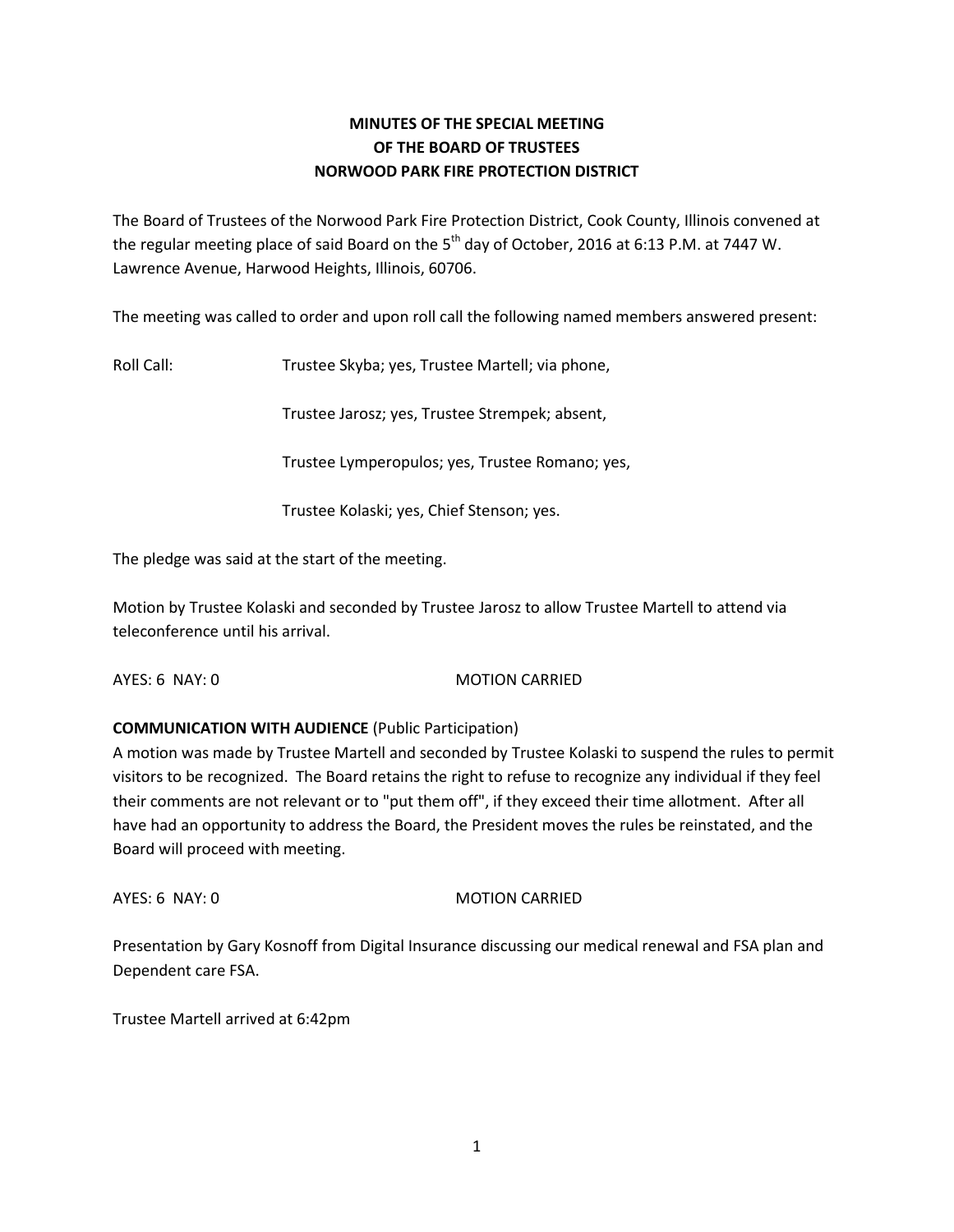## **New Business:**

Motion by Trustee Skyba and seconded by Trustee Lymperopulos to go into Closed Session for the appointment, employment, compensation, discipline, performance, or dismissal of specific employee (5 ILCS 120/2(c)(1) and Litigation (5 ILCS 120/2(c)(11)).

| Roll Call:                                                         | Trustee Kolaski; yes, Trustee Strempek; absent, |
|--------------------------------------------------------------------|-------------------------------------------------|
|                                                                    | Trustee Romano; yes, Trustee Lymperopulos; yes, |
|                                                                    | Trustee Skyba; yes, Trustee Jarosz; yes,        |
|                                                                    | Trustee Martell; yes.                           |
| AYES: 6 NAY: 0                                                     | <b>MOTION CARRIED</b>                           |
| Went into Closed Session at 7:02 pm                                |                                                 |
| Return to open session at 9:35. No votes taken. No decisions made. |                                                 |
| Roll Call:                                                         | Trustee Skyba; yes, Trustee Martell; yes,       |
|                                                                    | Trustee Jarosz; yes, Trustee Strempek; absent,  |
|                                                                    | Trustee Lymperopulos; yes, Trustee Romano; yes, |
|                                                                    | Trustee Kolaski; yes, Chief Stenson; yes.       |
|                                                                    |                                                 |

Motion by Trustee Lymperopulos and seconded by Trustee Romano to approve Illinois Fire Chief Association at a cost not to exceed \$17,000 to perform Norwood Park Fire Protection District Fire Chief sourcing, placement and consultation.

Trustees would like the chief to notify Illinois Fire Chief's Association that the trustees do not want a nationwide search.

Roll Call: Trustee Kolaski; yes, Trustee Strempek; absent,

Trustee Romano; yes, Trustee Lymperopulos; yes,